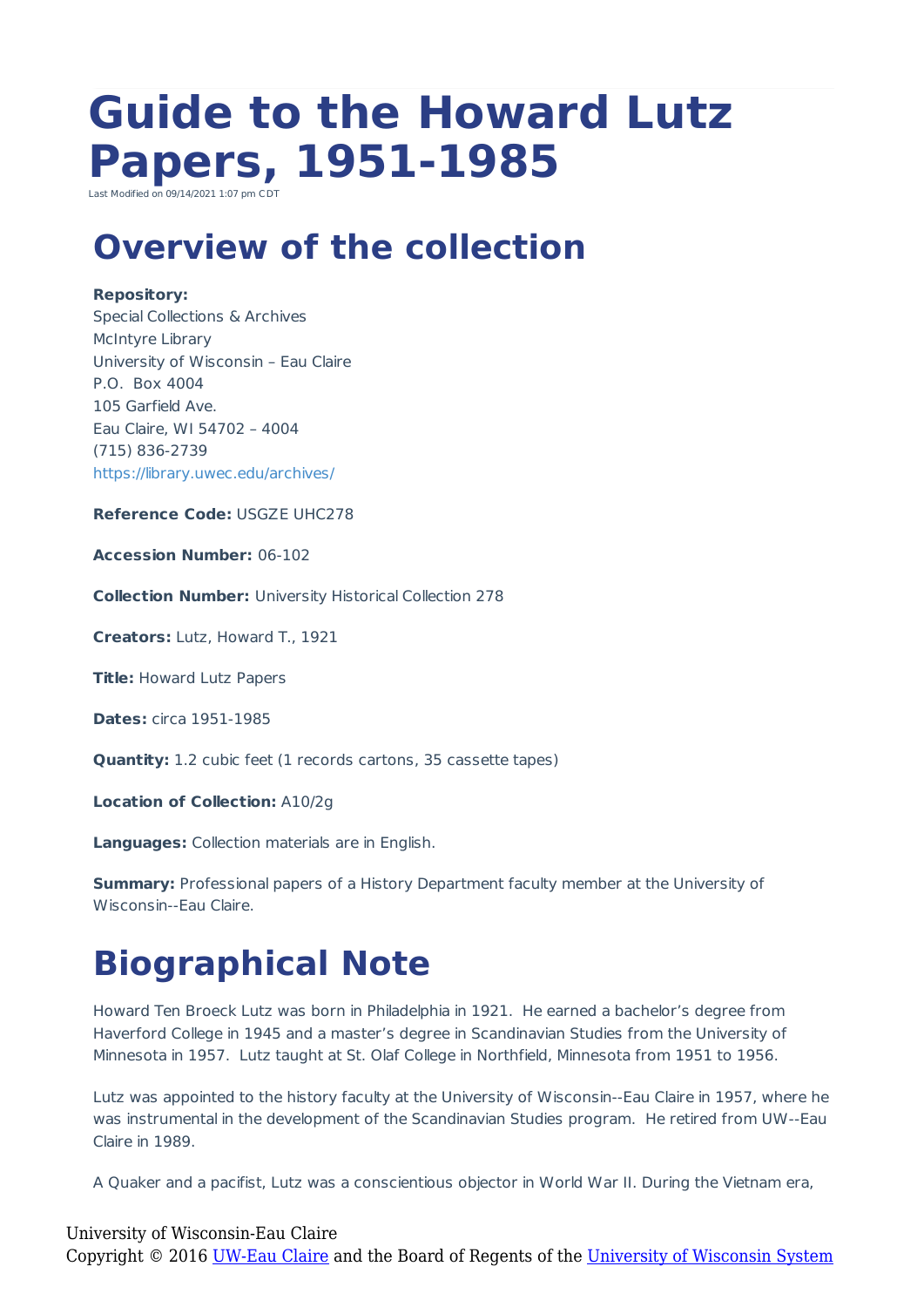he opposed the creation of a ROTC program at UW--Eau Claire and counseled students seeking conscientious objector status. Lutz was active in several professional and community organizations, including the American Association of University Professors and the Eau Claire West Side Neighborhood Association.

Lutz died on December 26, 1990.

### **Content Description**

The collection consists of two series: Campus and community service and cassette tapes. The richest sources of documentation can be found in the campus and community service series, which includes information about Lutz's pacifistic and protest activities on the University of Wisconsin--Eau Claire campus during the Vietnam War. The remaining series pertains to his teaching and research activities.

### **Administrative Information**

**Acquisition Information:** Donated to Special Collections & Archives, University of Wisconsin--Eau Claire by Eleanor Lutz in January 1995.

**Access Restrictions:** Draft Counseling Records (Box 1, Folder 1) are closed to all researchers until January 1, 2050. Redacted copies of the records are available for use. The rest of the collection is open to the public.

**Use Restrictions:** Researchers are responsible for using in accordance with 17 U.S.C. Copyright owned by the University of Wisconsin – Eau Claire.

**Preferred Citation:** Howard Lutz Papers, circa 1951-1985. UHC 278. Special Collections & Archives. McIntyre Library. University of Wisconsin – Eau Claire. Eau Claire, WI.

**Processing Note:** Processed by Colleen McFarland in May 2006.

**Arrangement:** By series.

**OCLC #:** 69666759

# **Subjects**

**Personal Names:** Lutz, Howard T., 1921- -- Archives

**Corporate Names:** University of Wisconsin -- Eau Claire -- History

#### **Subject Terms:**

College teachers – Wisconsin – Eau Claire Conscious objectors – United States – Wisconsin – Eau Claire Vietnam War, 1961-1975 –Protest movements – Wisconsin – Eau Claire. Vietnam War, 1961-1975 – Conscientious objectors Scandinavia – Study and teaching (Higher)